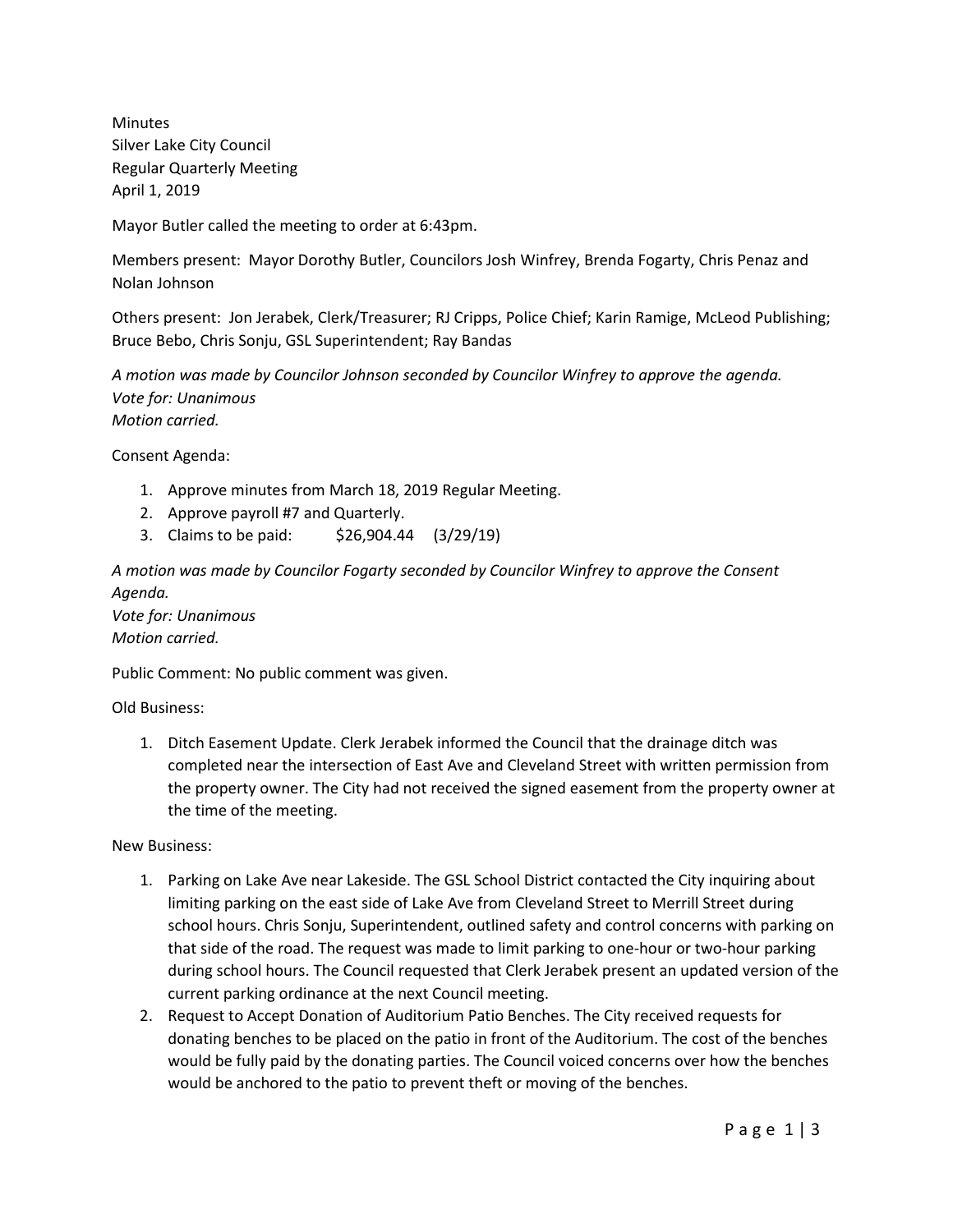*A motion was made by Councilor Fogarty seconded by Councilor Winfrey to approve the donation requests for the patio benches with the stipulation that the benches be anchored to the patio in some fashion.*

*Vote for: Unanimous*

*Motion carried.*

3. Request to Attend Minnesota Municipal Clerks Institute. Clerk Jerabek presented a request to attend year two of the MMCI in St. Cloud from May 6 to May 10 as required by the Clerk/Treasurer job description. The course and hotel cost came to \$713.52 not including a \$20 per diem or mileage costs.

*A motion was made by Councilor Fogarty seconded by Councilor Penaz to approve Clerk Jerabek's request to attend year two of the MMCI.* 

*Vote for: Unanimous*

*Motion carried.*

4. Request to Hold a Car & Bike Show. The Silver Lake Fire Relief Association requested to block off Main Street from Lake Avenue to Thomas Avenue to hold a Car & Bike Show on May 18. The portion of the street would be shut down from noon to 7pm. The Right of Way Use Permit was obtained through McLeod County.

*A motion was made by Councilor Fogarty seconded by Councilor Johnson to approve the request by the Silver Lake Relief Association to hold the Car & Bike Show on May 18 and block off Main Street from Lake Avenue to Thomas Avenue from noon to 7pm. Vote for: Unanimous*

*Motion carried.*

5. Request to Hire Part-Time Bartender. The interview committee for the Lead Bartender position consisting of Councilor Penaz, MLS Manager Kaczmarek and Deputy Clerk Kurth recommended to hire one of the candidates, Stephanie Kelzer-Landkammer, as a part-time bartender. *A motion was made by Councilor Penaz seconded by Councilor Johnson to hire Stephanie Kelzer-Landkammer as a part-time bartender starting at \$10.27 per hour pending background check and drug test.*

*Vote for: Unanimous*

*Motion carried.*

- 6. 2019 Budget Review. The Council reviewed the expense and revenue budget for 2019 through February for all City operations.
- 7. County Shop Agreement. The Council reviewed an initial proposal from McLeod County for transfer of the County shop and land to the City. The County proposed a 25-year agreement where the City would maintain street sweeping and snow removal on the County roads in the City and in return the City would obtain the building and property. The Council discussed the conditions of the building and land as well as the length of time in the proposal. Questions were raised pertaining to the soil conditions and possible testing being completed. The Council directed Clerk Jerabek to work with McLeod County to address the concerns of the Council.

Open Discussion:

1. The Pola-Czesky Days Youth Activities Committee is looking to have a zoo available on Sunday of Pola-Czesky Days. The request will be added to the agenda of the next Council meeting.